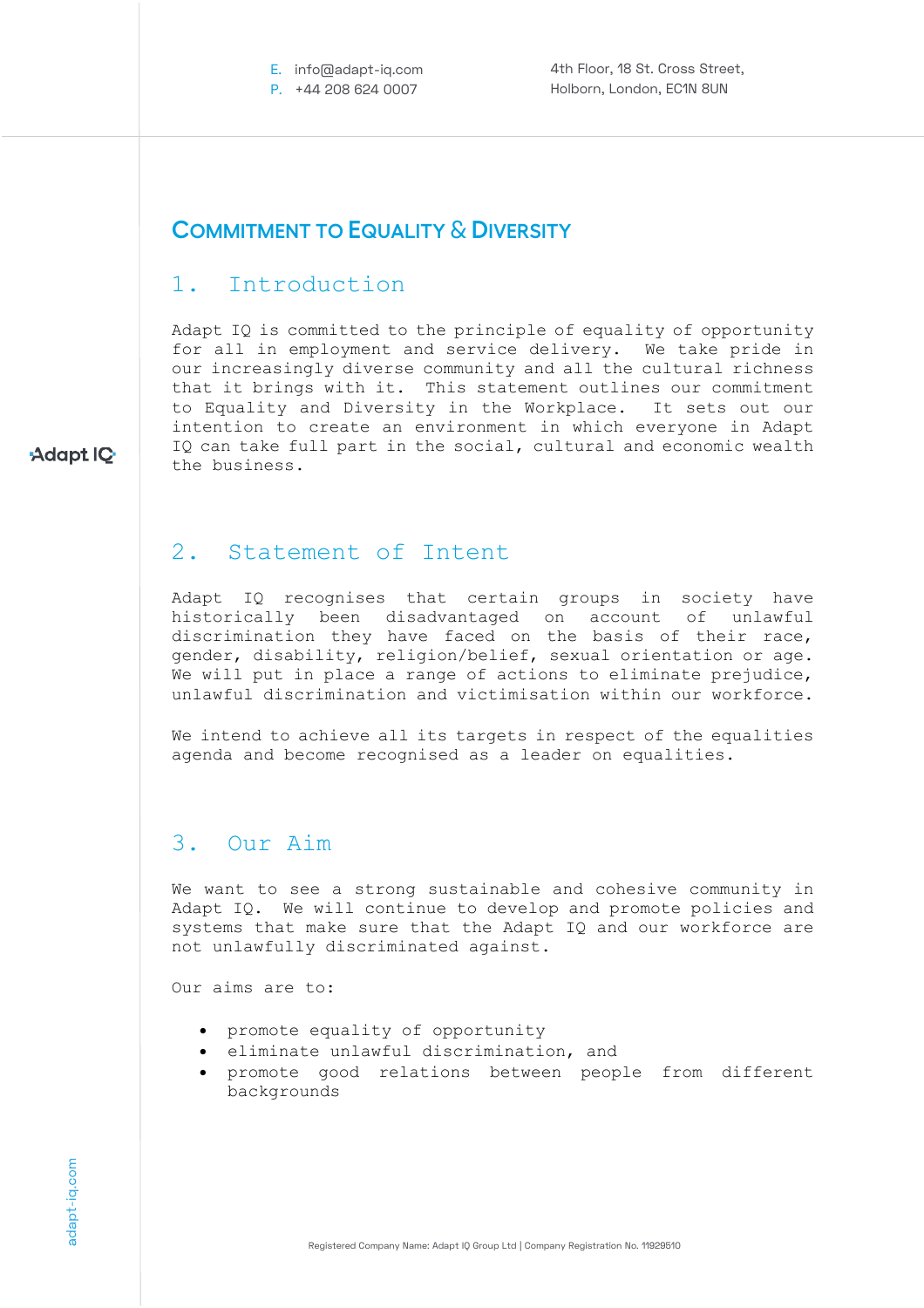## 4. Objectives

#### **Equal and appropriate treatment in employment, training and recruitment opportunities:**

We will put in place a range of actions aimed at tackling prejudice and celebrating diversity within our workforce. This will be achieved by:

- Developing a workforce which reflects the community at all levels;
- Making sure that all employees understand their responsibilities under this statement;
- Making sure that all employees know about their rights of protection from unlawful discrimination, harassment, bullying or victimisation;
- Developing and promoting policies which give everyone equal access to employment and opportunities;
- Setting performance targets so we can measure our progress.

### 5. Responsibilities

Adapt IQ is an equal opportunities employer. In order to support this public commitment managers and staff play a key role in ensuring that our services and practices do not give rise to unlawful discrimination of any kind and that we have a shared understanding of the relevant issues and how best to deal with them.

All employees of Adapt IQ are expected to comply with our values of promoting equality and diversity and treat colleagues and service users with dignity and respect at all times. This commitment must be evidenced in practice. Any behaviour that falls below these standards is unacceptable to Adapt IQ and potentially constitutes misconduct.

#### **Managers are expected to:**

- Be at the forefront of best practice on equalities within their respective areas;
- Mainstream equalities within their respective service areas;
- Set equality targets, monitor outcomes and develop relevant action plans;

### Adapt IQ